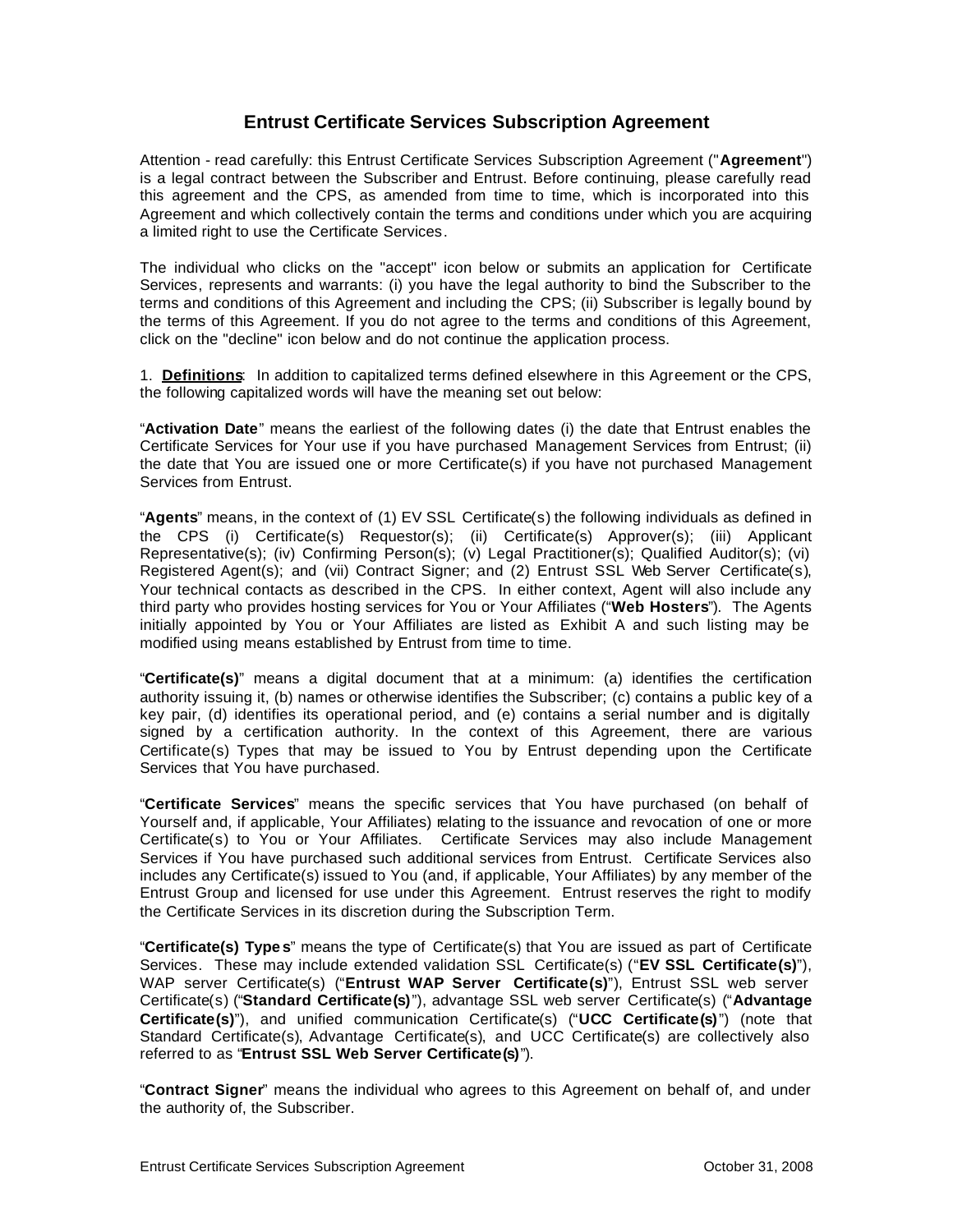"**CPS**" means the most recent version of the certification practice statement that is incorporated by reference into this Agreement and the Certificate(s) that You are issued, as may be amended from time to time in accordance with the terms of the CPS. The CPS applicable to a specific Certificate(s) that You are issued in connection with Certificate Services depends on the Certificate(s) Type(s) and can be found on the Internet at http://www.entrust.net/cps or by contacting Entrust. For example, use of EV SSL Certificate(s) is governed by the most recent version of the document titled "Certification Practice Statements - EV SSL Certificate(s)", use of Entrust WAP Server Certificate(s) is governed by the most recent version of the document titled "Certification Practice Statements - WAP Certificate(s) WAP", and use of Entrust SSL Web Server Certificate(s) is governed by the most recent version of the document titled "Certification Practice Statement - SSL Certificate(s)".

"**Enterprise** " means You, Your Agents, and Your Affiliates.

"**Entrust**" means Entrust, Inc. if You are a resident of the United States; otherwise, Entrust means Entrust Limited. "Entrust Group" means collectively Entrust, Inc., its subsidiaries, its licensors (including for the avoidance of any doubt Microsoft), its Resellers, its suppliers, and the directors, officers, employees, agents and independent contractors of any of them.

"**EV Guidelines**" means the most recent version of the CA/Browser Forum Guidelines For Extended Validation Certificates posted on the Internet at http://www.cabforum.org/.

"**Governmental Authority**" means any foreign or domestic national, provincial, state, territorial, or local government authority; quasi-governmental authority; court; government organization; government commission; governmental board, bureau or instrumentality; regulatory, administrative or other agency; or any political or other subdivision, department, or branch of any of the forgoing.

"**Management Services**" means a self-service administration tool hosted by Entrust that is designed to help You manage Certificate(s) that may be made available to You by Entrust that enables You to manage the issuance, revocation, and expiry of one or more Certificate(s) issued to You as part of Certificate Services. Management Services are available in two (2) deployment and use models as may be described in the documentation: a certificate pooling model ("Pooling") and a non-pooling model ("Non-Pooling").

"**Person**" means and includes an individual, corporation, business, trust, partnership, limited liability company, association, joint venture, Governmental Authority, public corporation, or any other legal or commercial entity.

"**Reseller**" means a legal entity authorized by Entrust to resell Certificate Services to You.

"**Microsoft**" means Microsoft Corporation, a Washington corporation, with its principal place of business at One Microsoft Way, Redmond, Washington 98052-6399.

"**Subscription Fees**" means the fees established by Entrust that You will pay to use the Certificate Services, as posted from time to time at Entrust's internet web site and/or in the documentation included with the Management Services, or as set out in a quotation issued to You by Entrust, or as set out in a purchase order issued by You to Entrust (or an authorized reseller of Entrust) that has been accepted by Entrust. In spite of the foregoing, if You have purchased the Certificate Services through a Reseller the Subscription Fees will be the fees agreed to between You and such Reseller provided that such Reseller pays to Entrust such portion of such Subscription Fees as required pursuant to the written agreement between Entrust and such Reseller.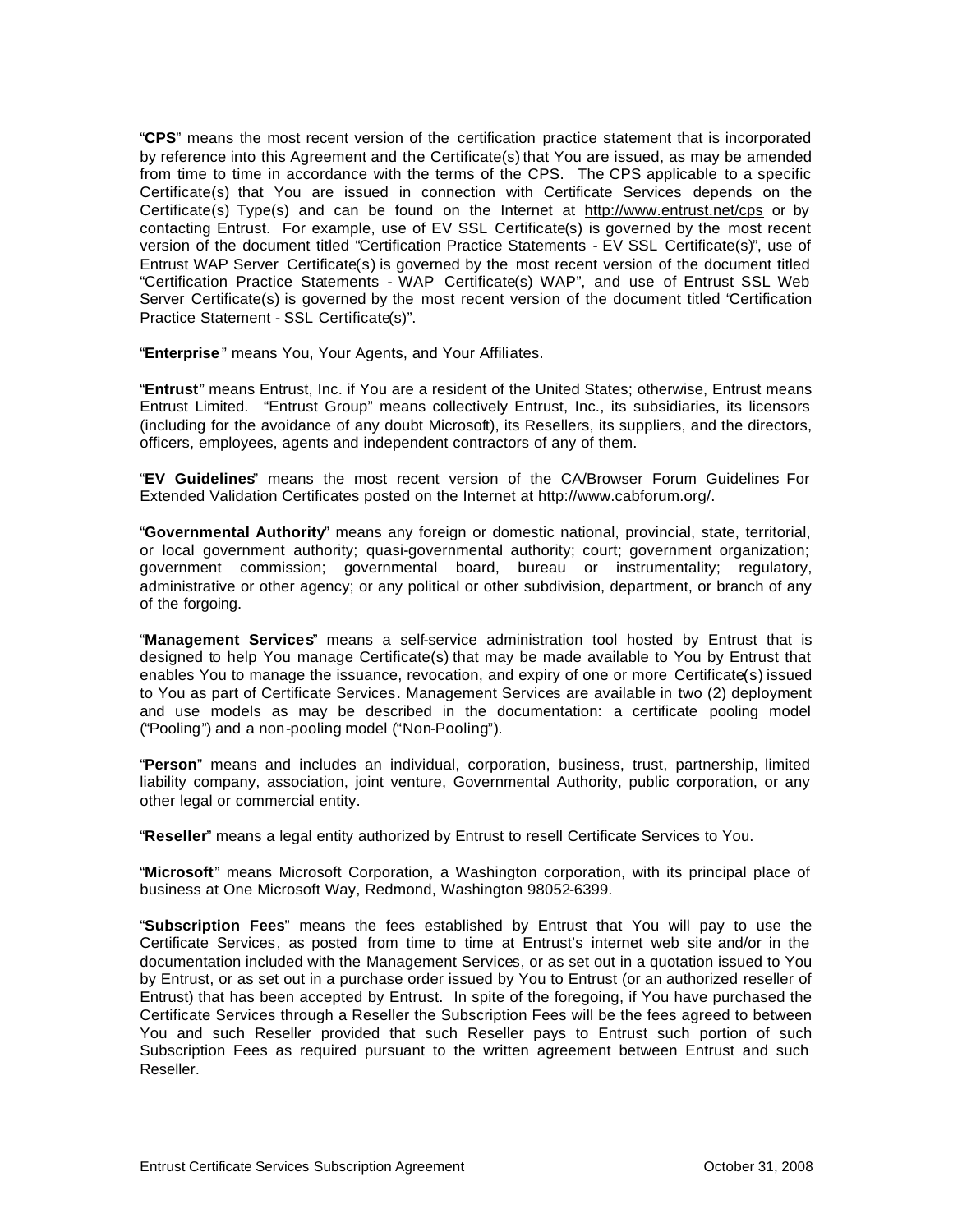"**Subscription Term**" means the length of time that You have subscribed to purchase Certificate Services commencing on the Activation Date. In the case where You have purchased Certificate Services that: (i) do not include Management Services, the Subscription Term is the validity period of the applicable Certificate(s); (ii) include " Pooling" Management Services, the Subscription Term is the period of time for which You have purchased the right to use such Management Services, irrespective of whether the Certificate(s) that are issued to You as part of Certificate Services have validity periods extending beyond such period of time, or (iii) include "Non-Pooling" Management Services, the Subscription Term is the validity period of the applicable Certificate(s) issued under such Management Services, provided that all such Certificates are issued on or before the one (1) year anniversary of the Activation Date. In any case, the Subscription Term may be shortened pursuant to Section 7 of this Agreement.

"**You**", "**Your**" or "**Subscriber**" means the Person who has entered into this Agreement to receive Certificate Services.

"**Your Affiliates**" means Your controlled subsidiaries. In this context, a Subscriber controls a subsidiary if it owns fifty percent (50%) or more of the voting rights for the board of directors or other mechanism of control for the corporation or other entity.

#### 2. **Services and License**

- (a) Issuance of Certificate(s): Upon receipt of Your application for Certificate Services, Entrust or a subcontractor acting on behalf of Entrust will perform limited verification (as described in the CPS) of the information submitted by Enterprise. After completing such verification, Entrust may issue You or Your Affiliates (if applicable) one or more Certificate(s) (depending on the amount of Subscription Fees You have paid) as described in the CPS. If Entrust issues Certificate(s) services to You or Your Affiliates (if applicable), Entrust will make such Certificate(s) available for retrieval.
- (b) Grant of License: Subject to the terms and conditions of this Agreement, Entrust hereby grants to Enterprise a non-exclusive, non-transferable license to use the Certificate Services; provided, however, that: (i) Enterprise may only use the Certificate Services (including for the avoidance of any doubt, all Certificate(s)) in compliance with this Agreement and the CPS, for the sole purposes of securing communications pertaining to Enterprise related business. If the Certificate Services include Management Services, Enterprise may only use the Management Services in compliance with this Agreement and the CPS for the purpose of managing Certificate(s) issued by Entrust to You or Your Affiliates. All use of the Management Services must be in accordance with the documentation supplied to You as part of the Management Services. If Entrust makes computer software available to Enterprise for download as part of the Certificate Services, such software will be licensed to Enterprise under the terms of the license agreement embedded in or associated with such software. Enterprise does not acquire any rights, express or implied, in the Certificate Services, other than those rights specified in this Agreement and the CPS. Enterprise will not host, time-share, rent, lease, sell, license, sublicense, assign, distribute or otherwise transfer any component of Certificate Services, except as provided in this Agreement and the CPS. If one or more enabling mechanisms ("**License String**") that provides Enterprise with access to the Certificate Services is supplied to Enterprise, Enterprise may only use such Licensing String for the purpose of using the Certificate Services and Enterprise may not copy or alter a Licensing String. Each permitted copy of all or part of any item of Certificate Services must include all copyright notices, restricted rights legends, proprietary markings and the like exactly as they appear on the copy delivered by Entrust to Enterprise. You may only deploy the number of Certificates that You have purchased from Entrust or its Reseller. The Certificate Services and all modifications, enhancements and derivative works thereof, including all right, title and interest (and all intellectual proprietary rights therein) remain the sole and exclusive property of Entrust and/or its third-party licensors. Enterprise will not copy, modify, adapt or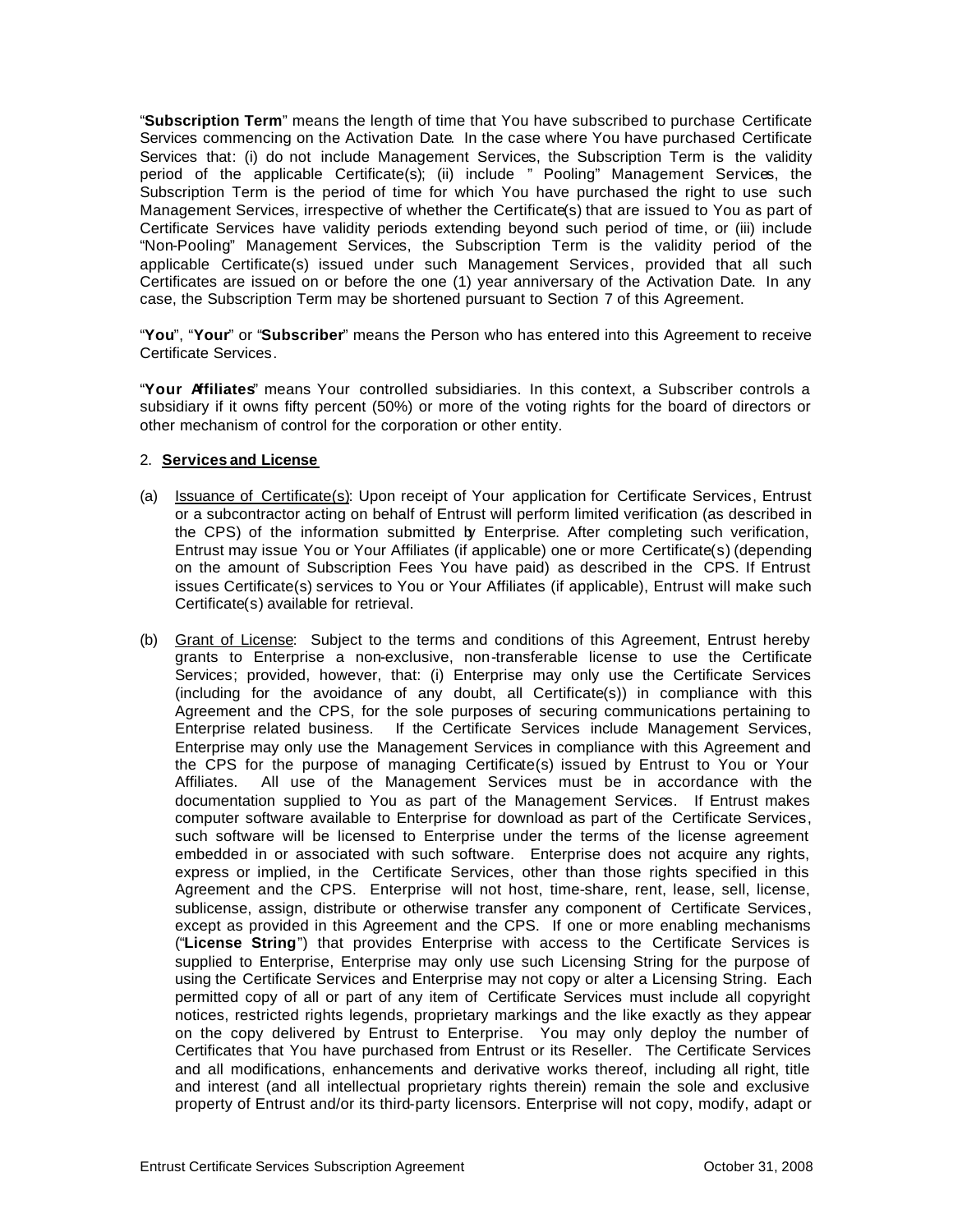merge copies of the Certificate Services except as provided in this Agreement and the CPS. Enterprise will not translate, reverse engineer, de-compile or disassemble the Certificate Services except to the extent that law explicitly prohibits this restriction notwithstanding a contractual restriction to the contrary. Enterprise will comply with all applicable laws including, without limitation, laws relating to import, export, licensing, and data protection, as they apply to the activities contemplated under this Agreement including without limitation Enterprise's right to export, import or use the Certificate Services. Enterprise will immediately cease to use the Certificate Services upon (a) expiration of the Subscription Term; (b) upon Enterprise's breach of this Agreement including the CPS.

(c) Lifecycle Monitoring Service: Entrust will provide You with a lifecycle monitoring service ("**LMS**"). The LMS is designed to reduce the chance of disruption of Your service which may be caused by the expiration of the Your Certificate(s). Entrust will use commercially reasonable efforts to send an email to the technical contact listed in the information provided to Entrust with Your Certificate Services Application (such person referred to as "**Notice Recipient**"). Such email will inform the Notice Recipient that Your Certificate(s) is due to expire shortly. Usually, the email notification will be sent approximately thirty (30) and fifteen (15) days prior to the date on which Your Certificate(s) is due to expire. In the event that the Notice Recipient changes, You can still receive a LMS email notice if You provide Entrust with updated contact information for the Notice Recipient at least sixty (60) days prior to the date that Your Certificate(s) is due to expire. You will not be eligible for the LMS if Your Notice Recipient changes and Entrust is not informed of such change within the time period set forth above.

## 3. **Fees**

You will pay all applicable Subscription Fees for any Certificate Services issued to You, plus any additional taxes. Such payment will be made within thirty (30) days of the receipt of an invoice from Entrust for any such Certificate Services; provided, however that if You have purchased the Certificate Services through a Reseller then the payment terms will be those terms established between You and such Reseller. In the event that You do not pay the applicable fees for any Certificate Services extended to You (or where You have purchased the Certificate Services through a Reseller and such Reseller does not pay Entrust the applicable fees for any Certificate Services in accordance with Entrust's agreement with such Reseller), Enterprise will not be entitled to use such Certificate Services (including for the avoidance of any doubt, any Certificate(s)) and Entrust may refused to process any subsequent applications submitted by You for additional Certificate Services and revoke all Certificate(s). All amounts due under this Agreement to Entrust must be paid to the invoicing member of the Entrust Group.

#### 4. **Representations, Warranties And Additional Obligations**

You represent and warrant to Entrust and all third parties who rely or use the Certificate Services issued to You, that You have the authority to bind Your Affiliates to this Agreement and the CPS as a Subscriber (if Your Affiliates are issued any Certificate(s) or otherwise receive any Certificate Services in connection with the Management Services purchased hereunder, if applicable). You further represent and warrant that:

- (i) all information provided to Entrust or to any independent third-party Registration Authorities, both in the Certificate(s) Request and as otherwise requested by Entrust in connection with the issuance of the Certificate(s) to be supplied by Entrust, is accurate and complete and does not contain any errors, omissions, or misrepresentations;
- (ii) the Private Key corresponding to the Public Key submitted to Entrust in connection with Certificate Services Application was created using sound cryptographic techniques and all measures necessary have been taken to maintain sole control of,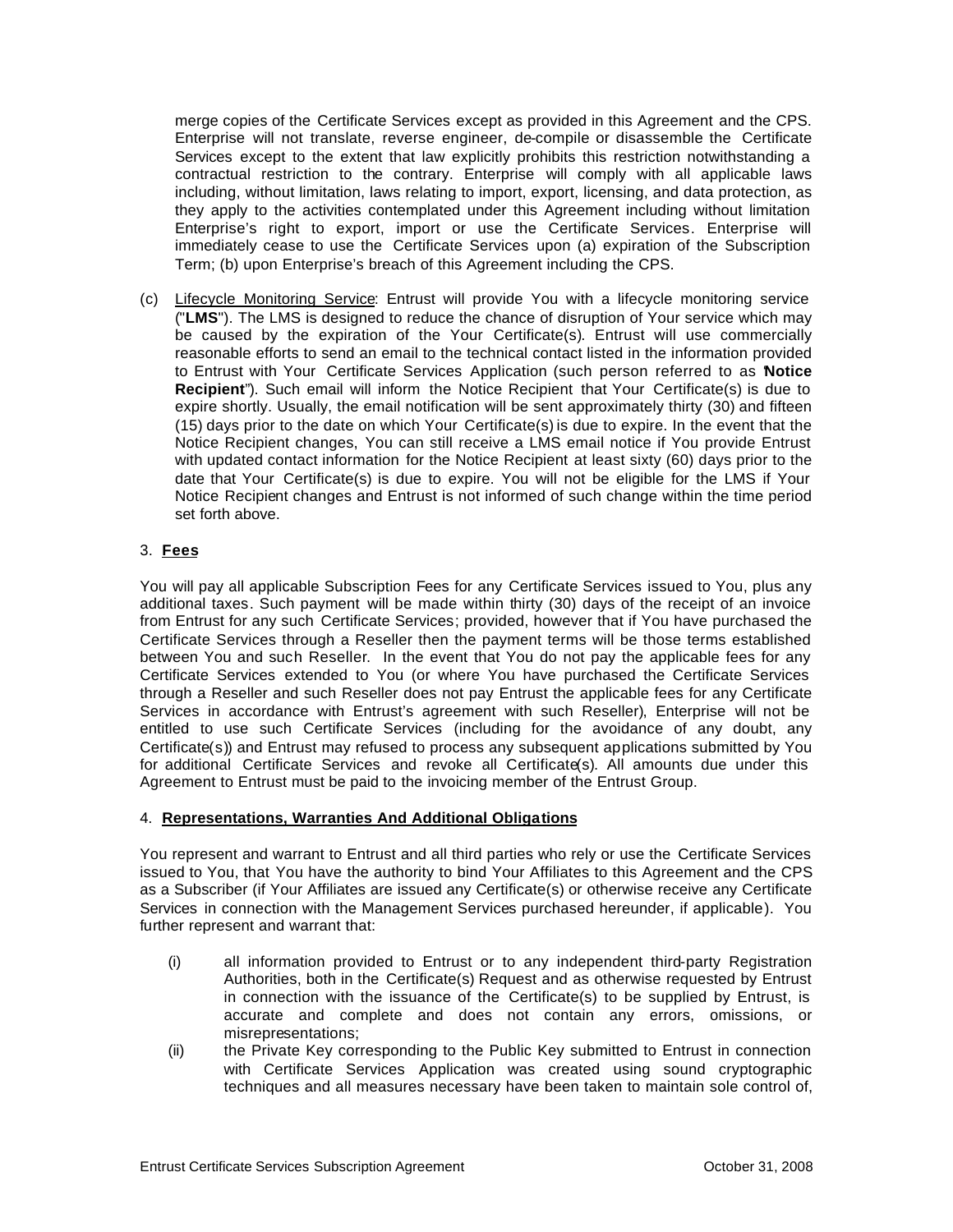keep confidential, and properly protect the Private Key (and any associated access information or device – e.g., password or token) at all times;

- (iii) any information provided to Entrust or to any independent third-party Registration Authorities in connection with Certificate Services Application does not infringe, misappropriate, dilute, unfairly compete with, or otherwise violate the intellectual property, or other rights of any person, entity, or organization in any jurisdiction;
- (iv) the Certificate(s) will not be installed or used until it has reviewed and verified the accuracy of the data in each Certificate(s);
- (v) the Certificate(s) will be installed only on the server accessible at the domain name listed on the Certificate(s), and will only be used in compliance with all applicable laws, solely for authorized company business, and solely in accordance with the Agreement and the CPS;
- (vi) Entrust will be immediately notified if any information included in the Certificate Services Application changes or if any change in any circumstances would make the information in the Certificate Services Application misleading or inaccurate;
- (vii) all use of the Certificate Services and its associated private key will cease immediately, and the Subscriber will promptly request the revocation of the Certificate Services, if (1) any information included in the Subscriber's Certificate Services changes or if any change in any circumstances would make the information in the Certificate Services misleading or inaccurate; or (2) there is any actual or suspected misuse or compromise of the Private Key associated with the Public Key in the Certificate Services;
- (viii) all use of the Certificate Services will cease upon expiration or revocation of such Certificate Services, and such Certificate Services will be removed from the devices and/or software in which it has been installed;
- (ix) the Certificate Services will not be used for any hazardous or unlawful (including tortious) activities;
- (x) Your Agent's are duly authorized and qualified to perform this Agreement on Your Behalf, and such Agents will meet the requirements of this Agreement, the applicable CPS and, in the case of EV SSL Certificate(s), the Guidelines;
- (xi) the subject named in the Certificate(s) corresponds to You, and that You legally exist as a valid entity in the jurisdiction of incorporation specified in the Certificate(s); and
- (xii) You have the exclusive right to use the domain name listed in Certificate.

You expressly agree that You will:

- a) cause Your Affiliates who receive any Certificate Services hereunder, and Your Agents, to comply with the requirements of this Agreement, the applicable CPS and, in the case of EV SSL Certificate(s), the Guidelines;
- b) understand and, if necessary, receive proper education in the use of Public-Key cryptography and Certificate(s) including Certificate Services;
- c) provide, in any communications with Entrust or an independent third-party Registration Authority, correct information with no errors, misrepresentations, or omissions;
- d) generate a new, secure, and cryptographically sound Key Pair to be used in association with the Certificate Services or Subscriber's Certificate Services Application;
- e) read and agree to all terms and conditions of the CPS;
- f) refrain from modifying the contents of Certificate Services;
- g) use Certificate Services exclusively for legal and authorized purposes in accordance with the terms and conditions of the CPS and applicable laws;
- h) only use Certificate Services on behalf of the organization listed as the Subject in such Certificate Services;
- i) keep confidential and properly protect the Private Keys;
- j) notify Entrust as soon as reasonably practicable of any change to any information included in the Subscriber's Certificate Services Application or any change in any circumstances that would make the information in the Subscriber's Certificate Services Application misleading or inaccurate;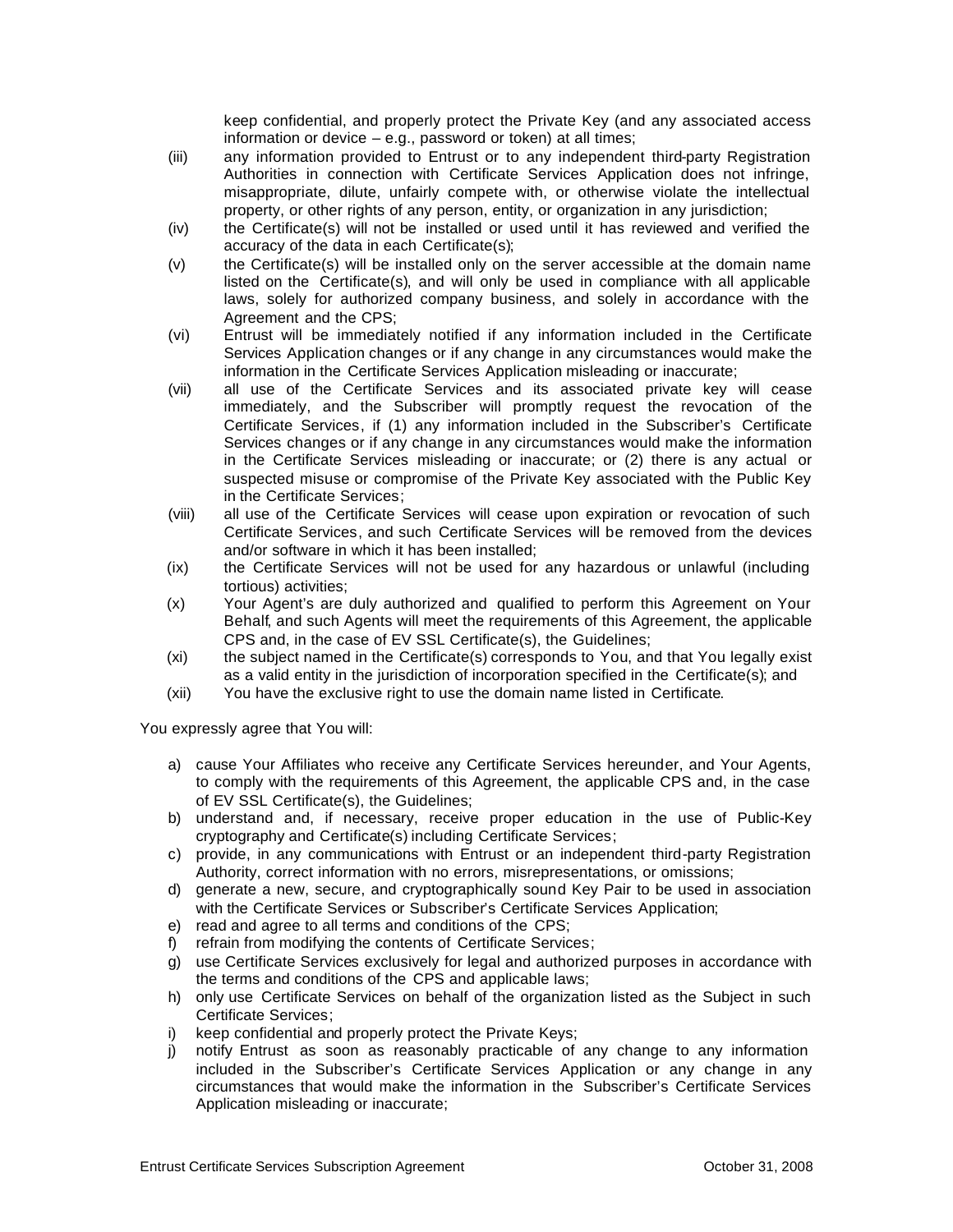- k) notify Entrust as soon as reasonably practicable of any change to any information included in the Certificate Services or any change in any circumstances that would make the information in the Certificate Services misleading or inaccurate;
- l) immediately cease to use Certificate Services if any information included in the Certificate Services or if any change in any circumstances would make the information in the Certificate Services misleading or inaccurate;
- m) notify Entrust immediately of any suspected or actual Compromise of the Private Keys and request the revocation of such Certificate Services;
- n) immediately cease to use the Certificate Services upon (a) expiration or revocation of such Certificate Services, or (b) any suspected or actual Compromise of the Private Key corresponding to the Public Key in such Certificate Services, and remove such Certificate Services from the devices and/or software in which it has been installed;
- o) only install the Certificate Services on one (1) World Wide Web server and only use such Certificate Services in connection with such server unless, otherwise expressly permitted by Entrust in writing;
- p) refrain from using the Private Key corresponding to the Public Key in the Certificate Services to sign other Certificate(s); and
- q) use appropriate judgment about whether it is appropriate, given the level of security and trust provided by Certificate Services, to use Certificate Services in any given circumstance.

Certificate Services and related information may be subject to export, import, and/or use restrictions. You will comply with all laws and regulations applicable to Your right to export, import, and/or use Certificate Services or related information, including, without limitation, all laws and regulations in respect to nuclear, chemical or biological weapons proliferation. You will be responsible for procuring all required licenses and permissions for any export, import, and/or use of Certificate Services or related information. Certain cryptographic techniques, software, hardware, and firmware ("Technology") that may be used in processing or in conjunction with Certificate Services may be subject to export, import, and/or use restrictions. You will comply with all laws and regulations applicable to a Subscriber's right to export, import, and/or use such Technology or related information. Subscribers will be responsible for procuring all required licenses and permissions for any export, import, and/or use of such Technology or related information. For the avoidance of any doubt, (1) Entrust will not be under any obligation to issue any Certificate containing pre-qualified information if such pre-qualified information is subsequently found to have changed or to be in any way inaccurate, incorrect, or misleading; (2) by submitting a request for Certificate, You are representing and warranting that the pre-qualified information has not changed and is in no way inaccurate, incorrect, or misleading; (3) Entrust shall be entitled to revoke an Certificate issued to You if (i) the pre-qualified information submitted by You is subsequently found to have changed or to be inaccurate, incorrect, or misleading, (ii) if revocation is requested by You, (iii) upon expiry or termination of this Agreement, or (iv) for any other reason identified for revocation in the CPS; (5) You must notify Entrust immediately of any change to any information included in any Certificate issued to You or any Certificate management service application submitted by You or any change circumstances that would make the information in any such Certificate or Certificate Management Service application inaccurate, incorrect, or misleading, and (6) You must notify Entrust immediately of any changes to prequalified information, or any changes in any circumstances that would make any pre-qualified information inaccurate, incorrect, or misleading.

You acknowledge that the Certificate Services (and any information incorporated therein or provided thereto) contain the confidential information of Entrust. You will not translate, reverse engineer, de-compile, disassemble, or develop competitive Certificate Services using any such information derived from Entrust's confidential information. You will retain Entrust's confidential information in confidence and will use, disclose, and copy it solely for the purpose of, and in accordance with the Agreement. You will only disclose Entrust's confidential information to Your employees and Enterprise employees with a need to know. You will use the same degree of care as You use to protect Your own confidential information of a similar nature, but no less than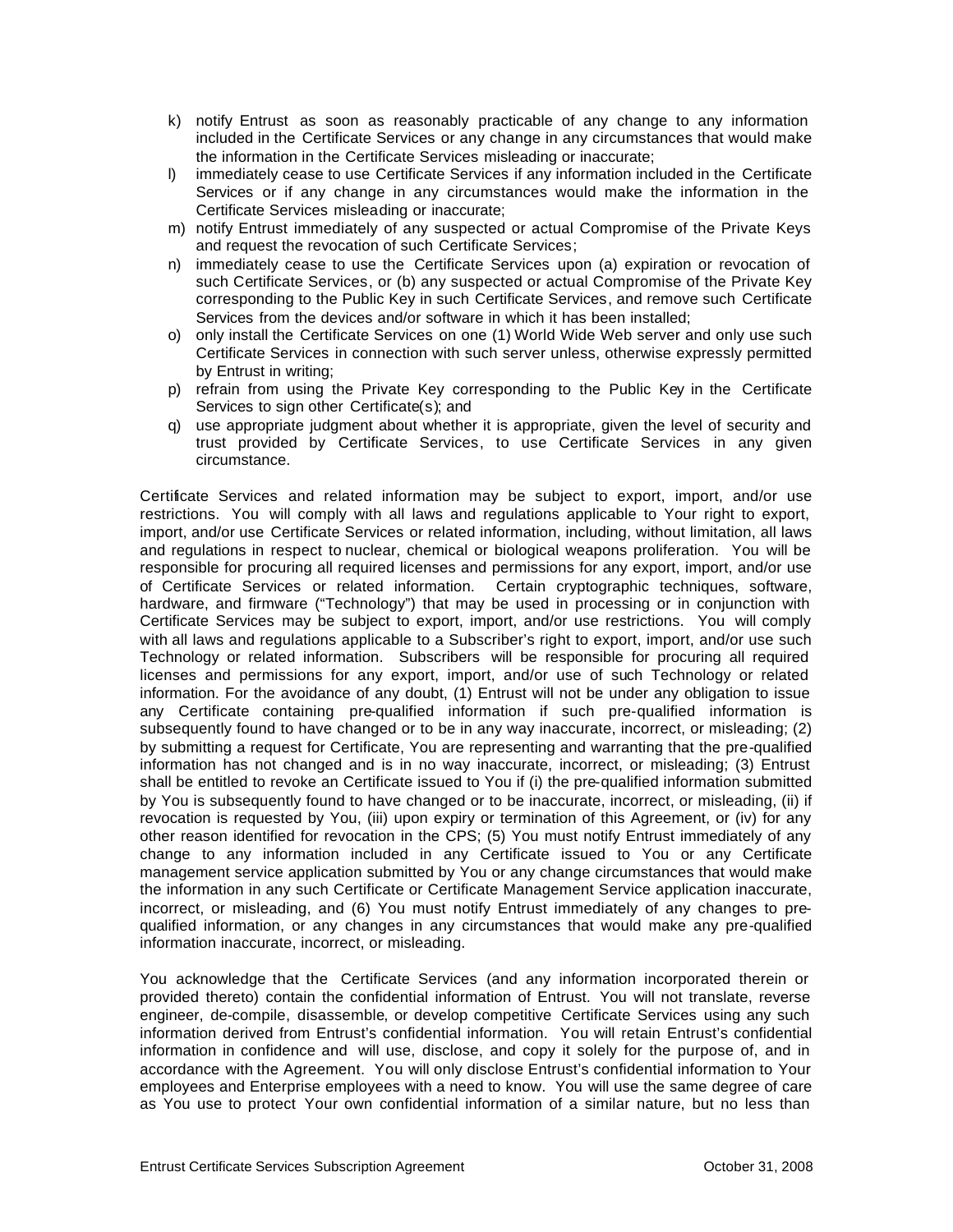reasonable care, to prevent the unauthorized use or disclosure of Entrust's confidential information.

You will not be bound by any obligations restricting disclosure and use set forth in this Agreement with respect to Entrust's confidential information, or any part thereof, which: (i) was known to You prior to disclosure, without any obligation of confidentiality; (ii) was lawfully in the public domain prior to its disclosure, or becomes publicly available other than through a breach of this Agreement; (iii) was disclosed to You by a third party, provided that such third party is not in breach of any confidentiality obligation in respect of such information; or (iv) is independently developed by You.

If You are compelled pursuant to legal, judicial, or administrative proceedings, or otherwise required by law, to disclose the confidential information of Entrust, You will use reasonable efforts to seek confidential treatment for such confidential information, and provide prior notice to Entrust to allow Entrust to seek protective or other court orders.

#### 5. **DISCLAIMER OF WARRANTY**

**EXCEPT FOR THE EXPLICIT REPRESENTATIONS, WARRANTIES, AND CONDITIONS PROVIDED IN THIS AGREEMENT AND THE CPS, CERTIFICATE SERVICES AND ANY SERVICES PROVIDED IN RESPECT TO CERTIFICATE(s) ARE PROVIDED "AS IS", AND NEITHER ENTRUST GROUP NOR ANY INDEPENDENT THIRD-PARTY REGISTRATION AUTHORITIES OPERATING UNDER THE ENTRUST CERTIFICATION AUTHORITIES, NOR ANY RESELLERS, CO-MARKETERS, OR ANY SUBCONTRACTORS, DISTRIBUTORS, AGENTS, SUPPLIERS, EMPLOYEES, OR DIRECTORS OF ANY OF THE FOREGOING MAKE ANY REPRESENTATIONS OR GIVE ANY WARRANTIES, OR CONDITIONS, WHETHER EXPRESS, IMPLIED, STATUTORY, BY USAGE OF TRADE, OR OTHERWISE, AND ENTRUST GROUP, ALL INDEPENDENT THIRD-PARTY REGISTRATION AUTHORITIES OPERATING UNDER THE ENTRUST CERTIFICATION AUTHORITIES, ALL RESELLERS OR CO-MARKETERS, AND ANY SUBCONTRACTORS, DISTRIBUTORS, AGENTS, SUPPLIERS, EMPLOYEES, OR DIRECTORS OF ANY OF THE FOREGOING SPECIFICALLY DISCLAIM ANY AND ALL REPRESENTATIONS, WARRANTIES, AND CONDITIONS OF MERCHANTABILITY, NON-INFRINGEMENT, TITLE, SATISFACTORY QUALITY, OR FITNESS FOR A PARTICULAR PURPOSE. EXCEPT FOR THE EXPLICIT REPRESENTATIONS, WARRANTIES AND CONDITIONS CONTAINED IN THIS AGREEMENT AND IN THE CPS, THE ENTIRE RISK OF THE USE OF ANY CERTIFICATE SERVICES OR ANY SERVICES PROVIDED IN RESPECT CERTIFICATE SERVICES OR THE VALIDATION OF DIGITAL SIGNATURES WILL BE BORNE SOLELY BY YOU.**

#### 6. **LIMITATION OF LIABILITY**

**IN NO EVENT WILL THE TOTAL CUMULATIVE LIABILITY OF ENTRUST GROUP, ANY INDEPENDENT THIRD-PARTY REGISTRATION AUTHORITY OPERATING UNDER AN ENTRUST CERTIFICATION AUTHORITY, ANY RESELLERS, OR CO-MARKETERS, OR ANY SUBCONTRACTORS, DISTRIBUTORS, AGENTS, SUPPLIERS, EMPLOYEES, OR DIRECTORS OF ANY OF THE FOREGOING TO ANY SUBSCRIBER, RELYING PARTY OR ANY OTHER PERSON, ENTITY, OR ORGANIZATION ARISING OUT OF OR RELATING TO ANY CERTIFICATES, CERTIFICATE SERVICES OR ANY SERVICES OR SOFTWARE PROVIDED IN RESPECT TO CERTIFICATE SERVICES, INCLUDING ANY USE OR RELIANCE ON ANY CERTIFICATE SERVICES, EXCEED TWO THOUSAND UNITED STATES DOLLARS (\$2000.00 U.S.) ("CUMULATIVE DAMAGE CAP"). THE FOREGOING LIMITATIONS WILL APPLY TO ANY LIABILITY WHETHER BASED IN CONTRACT (INCLUDING FUNDAMENTAL BREACH), TORT (INCLUDING NEGLIGENCE), LEGISLATION OR ANY OTHER THEORY OF LIABILITY, INCLUDING ANY DIRECT, INDIRECT, SPECIAL, STATUTORY, PUNITIVE, EXEMPLARY, CONSEQUENTIAL, RELIANCE, OR INCIDENTAL DAMAGES.**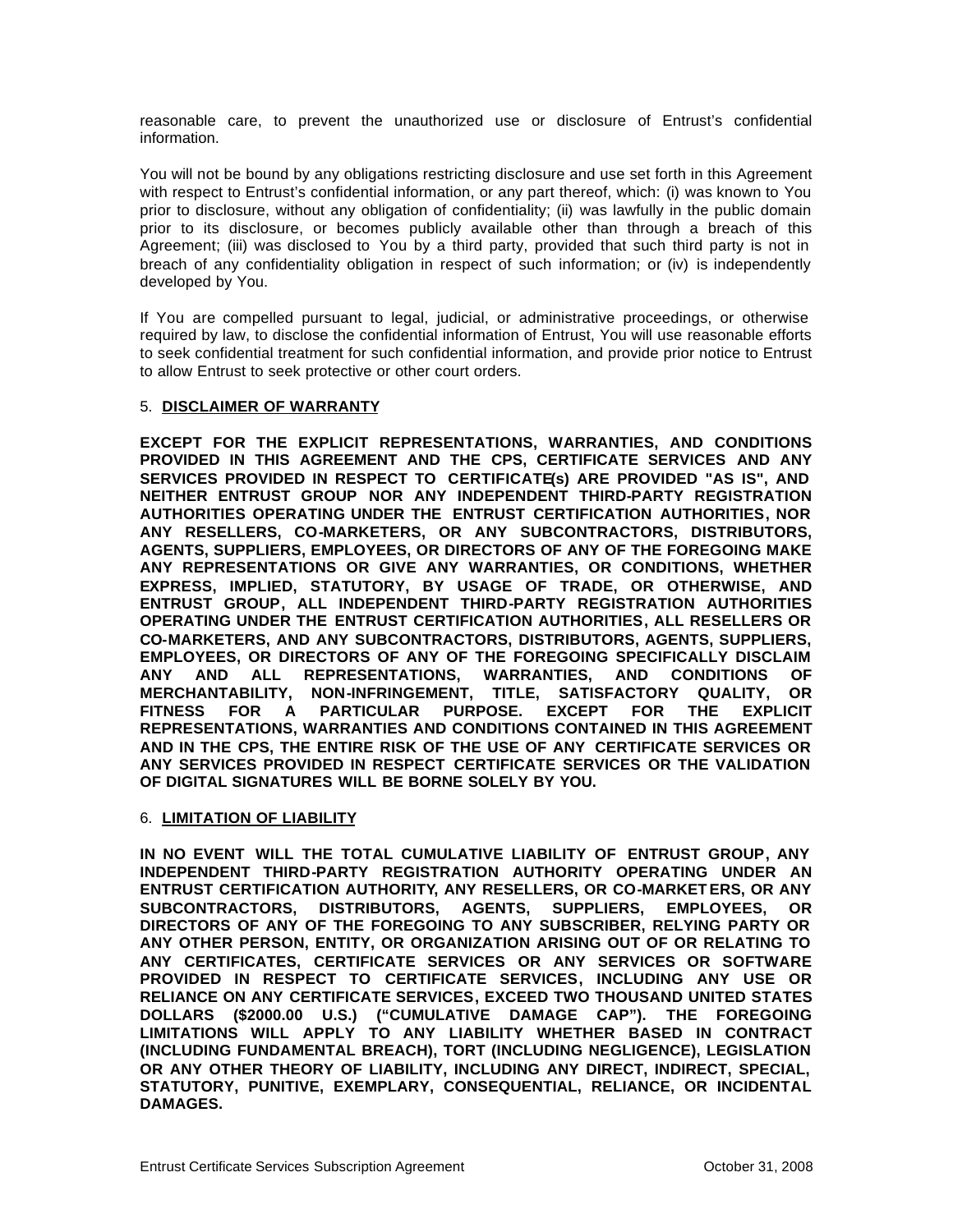**IN NO EVENT WILL ENTRUST GROUP OR ANY INDEPENDENT THIRD-PARTY REGISTRATION AUTHORITY OPERATING UNDER AN ENTRUST CERTIFICATION AUTHORITY, OR ANY RESELLERS, CO-MARKETERS, OR ANY SUBCONTRACTORS, DISTRIBUTORS, AGENTS, SUPPLIERS, EMPLOYEES, OR DIRECTORS OF ANY OF THE FOREGOING BE LIABLE FOR ANY INCIDENTAL, SPECIAL, STATUTORY, PUNITIVE, EXEMPLARY, INDIRECT, RELIANCE, OR CONSEQUENTIAL DAMAGES (INCLUDING, WITHOUT LIMITATION, DAMAGES FOR LOSS OF BUSINESS, LOSS OF BUSINESS OPPORTUNITIES, LOSS OF GOODWILL, LOSS OF PROFITS, BUSINESS INTERRUPTION, LOSS OF DATA, LOST SAVINGS OR OTHER SIMILAR PECUNIARY LOSS) WHETHER ARISING FROM CONTRACT (INCLUDING FUNDAMENTAL BREACH), TORT (INCLUDING NEGLIGENCE), LEGISLATION OR ANY OTHER THEORY OF LIABILITY.** 

**THE FOREGOING LIMITATIONS WILL APPLY NOTWITHSTANDING THE FAILURE OF ESSENTIAL PURPOSE OF ANY LIMITED REMEDY STATED HEREIN AND EVEN IF ENTRUST GROUP OR ANY INDEPENDENT THIRD-PARTY REGISTRATION AUTHORITY OPERATING UNDER AN ENTRUST CERTIFICATION AUTHORITY, OR ANY RESELLERS, CO-MARKETERS, OR ANY SUBCONTRACTORS, DISTRIBUTORS, AGENTS, SUPPLIERS, EMPLOYEES, OR DIRECTORS OF ANY OF THE FOREGOING HAVE BEEN ADVISED OF THE POSSIBILITY OF THOSE DAMAGES.**

**SOME JURISDICTIONS DO NOT ALLOW THE EXCLUSION OR LIMITATION OF LIABILITY FOR CONSEQUENTIAL OR INCIDENTAL DAMAGES, SO THESE LIMITATIONS SET FORTH ABOVE MAY NOT APPLY TO CERTAIN SUBSCRIBERS, RELYING PARTIES, OR OTHER PERSONS, ENTITIES, OR ORGANIZATIONS. THE DISCLAIMERS OF REPRESENTATIONS, WARRANTIES, AND CONDITIONS AND THE LIMITATIONS OF LIABILITY IN THIS AGREEMEMT CONSTITUTE AN ESSENTIAL PART OF THIS AGREEMENT. ALL SUBSCRIBERS, RELYING PARTIES, AND OTHER PERSONS, ENTITIES, AND ORGANIZATIONS ACKNOWLEDGE THAT BUT FOR THESE DISCLAIMERS OF REPRESENTATIONS, WARRANTIES, AND CONDITIONS AND LIMITATIONS OF LIABILITY, ENTRUST WOULD NOT ISSUE CERTIFICATE(S) TO SUBSCRIBERS AND NEITHER ENTRUST NOR ANY ANY INDEPENDENT THIRD-PARTY REGISTRATION AUTHORITIES OPERATING UNDER AN ENTRUST CERTIFICATION AUTHORITY, NOR ANY RESELLERS, CO-MARKETERS, OR ANY SUBCONTRACTORS, DISTRIBUTORS, AGENTS, SUPPLIERS, EMPLOYEES, OR DIRECTORS OF ANY OF THE FOREGOING WOULD PROVIDE SERVICES IN RESPECT TO CERTIFICATE SERVICES AND THAT THESE PROVISIONS PROVIDE FOR A REASONABLE ALLOCATION OF RISK.**

#### 7. **Term**

This Agreement will continue for the Subscription Term, however, it will terminate if You, Your Affiliates, or Your Agents fail to comply with any of the material terms or conditions of this Agreement (including for the avoidance of any doubt, the CPS and in the case of EV SSL Certificates, the Guidelines). Entrust may also terminate this Agreement in its discretion with notice to You in order to comply with any third party licensing or other contractual or legal obligation to which Entrust is subject. This Agreement will terminate upon expiration of the Subscription Term or revocation by Entrust of all Certificates issued hereunder if such revocation occurs prior to the end of the Subscription Term. You must, upon such expiration cease all use of Your Certificate Services and remove any Certificates issued under this Agreement it from the devices and/or software in which it has been installed. The provisions entitled Representations, Warranties And Additional Obligations, Disclaimer of Warranties, Limitation of Liability, Term, Severability, Audit Right, Third Party Beneficiaries, Entire Agreement, and those provisions of the CPS that are designated as surviving termination will continue in force even after any termination or expiration of this Agreement. All payment obligations will survive termination.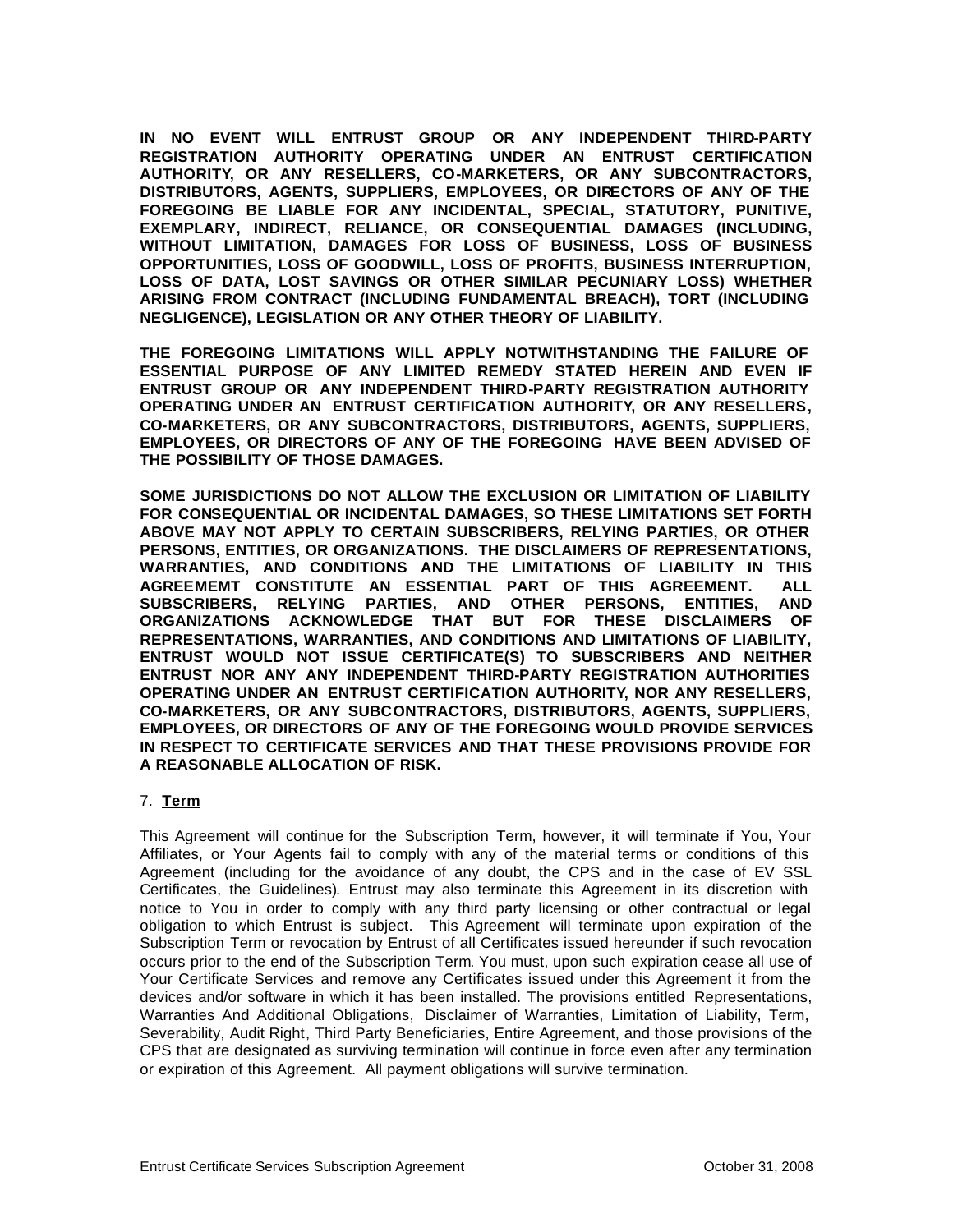#### 8. **Severability**

Whenever possible, each provision of this Agreement, the CPS, any other agreements will be interpreted in such manner as to be effective and valid under applicable law. If the application of any provision of this Agreement, the CPS, any other agreements or any portion thereof to any particular facts or circumstances will be held to be invalid or unenforceable by an arbitrator or court of competent jurisdiction, then (i) the validity and enforceability of such provision as applied to any other particular facts or circumstances and the validity of other provisions of this Agreement, the CPS, or any other agreements will not in any way be affected or impaired thereby, and (ii) such provision will be enforced to the maximum extent possible so as to effect its intent and it will be reformed without further action to the extent necessary to make such provision valid and enforceable.

**FOR GREATER CERTAINTY, IT IS EXPRESSLY UNDERSTOOD AND AGREED THAT EVERY PROVISION OF THIS AGREEMENT, THE CPS, AND ANY OTHER AGREEMENTS THAT DEALS WITH (I) LIMITATION OF LIABILITY OR DAMAGES, (II) DISCLAIMERS OF REPRESENTATIONS, WARRANTIES, CONDITIONS, OR LIABILITIES, OR (III) INDEMNIFICATION, IS EXPRESSLY INTENDED TO BE SEVERABLE FROM ANY OTHER PROVISIONS OF THIS AGREEMENT, THE CPS, AND ANY OTHER AGREEMENTS AND WILL BE SO INTERPRETED AND ENFORCED.**

#### 9. **Third Party Databases and D-U-N-S® Number**

In performing limited verification Entrust (or a subcontractor acting on behalf of Entrust (a "Subcontractor")) may determine whether the organizational identity, address, and domain name provided with Your Certificate Services Application are consistent with information contained in third-party databases (the "Databases"), which may include the Dun & Bradstreet Inc. ("D&B") database. Entrust or a Subcontractor may perform an investigation which may attempt to confirm Your business name, street address, mailing address, telephone number, line of business, year started, number of employees, CEO, telephone number and Your business existence. You may be assigned a D-U-N-S® Number if Entrust or its Subcontractor is able to procure independent confirmation that Your business exists at the address included in Your Certificate Services Application. You acknowledge that some of the information submitted to obtain Certificate Services and/or a D-U-N-S® Number may become included in the Databases. This information will only include: business name, street address, mailing address, telephone number (outside source), line of business, year started, number of employees, CEO, telephone number and Your business existence. You acknowledge that the foregoing information as contained in the Databases may be licensed by Entrust or its Subcontractor to third parties who may offer You business products and services.

#### 10. **Use of the Entrust Secured Site-Sea**l

Subject to the terms and conditions of this Agreement, You may use Your Certificate Services with the Entrust Secured Site-Seal; provided, however that (i) Entrust delivers to You the Entrust Secured Site-Seal together with, or in conjunction with, Your Certificate Services; and (ii) **BY CLICKING THE "ACCEPT" ICON BELOW AND BY USING THE ENTRUST SECURED SITE-SEAL, YOU AGREE TO BE BOUND BY THE TERMS AND CONDITIONS OF THE ENTRUST SECURED SITE-SEAL LICENSE AGREEMENT SET FORTH AT** http://www.entrust.net/cps**.**

#### 11. **Third Party Beneficiaries**

You expressly acknowledge that Microsoft and each member of the Entrust Group are express third party beneficiaries, and may enforce this Agreement and the CPS against Enterprise and rely on all terms of this Agreement and the CPS.